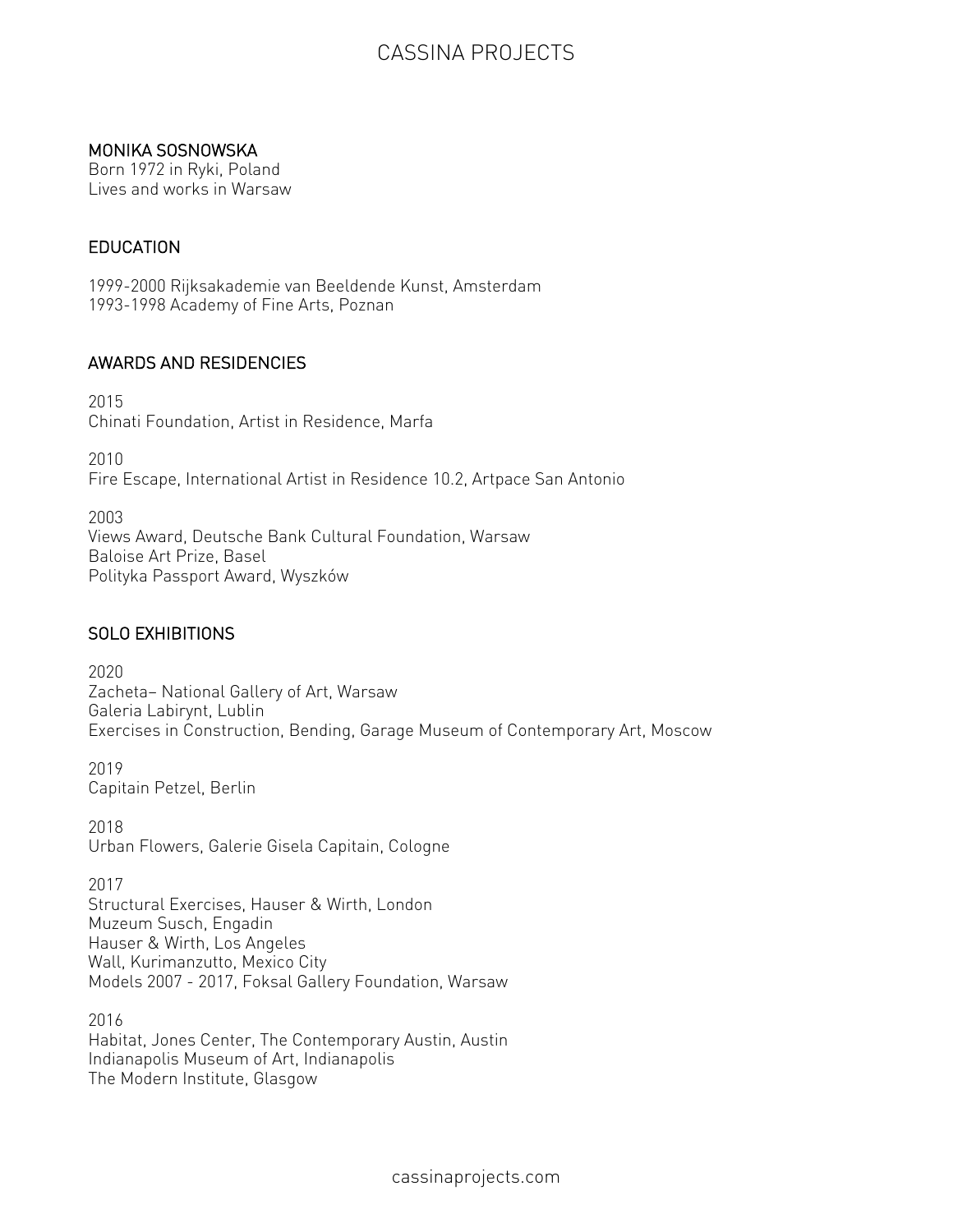2015

Martwa natura / Still Life, Fundacja Galerii Foksal, Warsaw Cahiers d'Art, Paris The Stairs, The Contemporary Austin (on view at the Betty and Edward Marcus Sculpture Park at Laguna Gloria), Austin Architectonisation, Museu de Arte Contemporânea de Serralves, Porto Gate, Ginza Maison Hermès, Le Forum, Tokyo

## 2014

Tower, Hauser & Wirth, New York Untitled, (part of Sculpture 21st), Lehmbruck Museum, Duisburg Atelier Calder, Saché Stairway, Capitain Petzel, Berlin

## 2013

Project Gallery, Pérez Art Museum Miami, Miami Regional Modernities, ACCA Australian Centre for Contemporary Art, Melbourne Contemporary Art Gallery, Vancouver; Southern Alberta Art Gallery, Lethbridge Aspen Art Museum, Aspen

## 2012

The Modern Institute, Glasgow Fir Tree, Doris C. Freedman Plaza, Central Park, New York (organised by the Public Art Fund) Galerie Gisela Capitain, Cologne

#### 2011

El Jardín, Kurimanzutto, Mexico City Escalera de incendios / The Fire Escape, Museo Rufino Tamayo, Bosque de Chapultepec, Mexico City The Cleveland Museum of Art, Cleveland

#### 2010

Hauser & Wirth, New York Stairway, Herzliya Museum of Contemporary Art, Herzliya Fire Escape, Artspace, San Antonio The Staircase, K21 Kunstsammlung Nordrhein-Westfalen, Düsseldorf

2009 Capitain Petzel, Berlin Stiftung Würth, Berlin

#### 2008

1:1 (with Andrea Zittel), Schaulager, Basel The Modern Institute / Toby Webster Ltd., Glasgow Sternennebel (with Susan Philipsz), Gebert Stiftung für Kultur, Rapperswil The Wind House by Monika Sosnowska (part of the Portavilion series, an UP Projects production), Primrose Hill,London

2007

Display, Talbot Rice Gallery, Edinburgh Loop, Kunstmuseum Liechtenstein, Vaduz 1:1, Polish Pavilion, 52nd Venice Biennale, Venice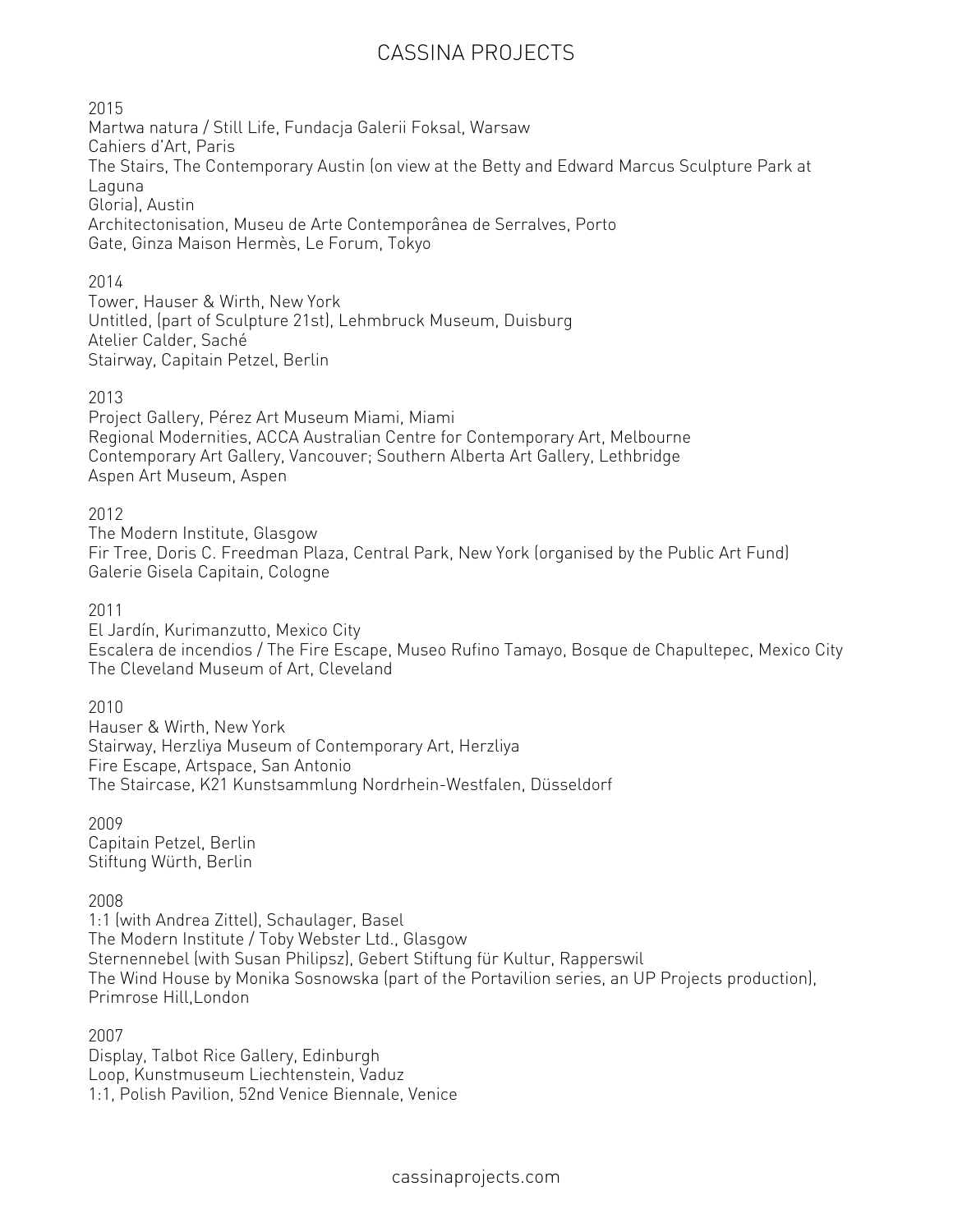2006

The Exotic Journey Ends, Foksal Gallery Foundation, Warsaw; Kurimanzutto, Mexico City Projects 83: Monika Sosnowska, Museum of Modern Art, New York Interventions 41, Sprengel Museum, Hannover Galerie Gisela Capitain, Cologne Galeria Arsena**ł**, Bia**ł**ystok The Corridor, Museo de Arte Contemporáneo de Castilla y León, León

## 2005

Wystawa/Display, Foksal Gallery Foundation, Warsaw The Tired Room, Sigmund Freud Museum, Vienna Galerie Gisela Capitain, Cologne OPA Office for Art Projects, Guadalajara (in collaboration with Kurimanzutto, Mexico City)

#### 2004

Serpentine Gallery, London Hamburger Kunsthalle, Hamburg The Modern Institute / Tony Webster Ltd., Glasgow Stella Lohaus Gallery, Antwerp De Appel Centre for Contemporary Art, Amsterdam Galleria Continua, San Gimignano Künstlerhaus Bethanien, Berlin

## 2003

Laura Pecci Gallery, Milan

#### 2002

Foksal Gallery Foundation, Warsaw 2001 Little Alice, Laboratorium Gallery, Center for Contemporary Art, Warsaw

#### 2000

Non-existent Room in a Part, Rijksakademie, Amsterdam The Additional Illumination, Rijksakademie, Amsterdam

1999

Double Reality, Rijksakademie, Amsterdam The Shift, Rijksakademie, Amsterdam Group Exhibitions

#### 2021

Calder Now, Stichting Kunsthal, Rotterdam x\_minimal, curated by Friederike Nymphius, CASSINA PROJECTS, Milano HochTief, Galerie Bärbel Grässlin, Frankfurt

#### 2020

Wisnie, Galeria Arsena**ł**, Bia**ł**ystok room enough for former teasers (curated by Marcel Hiller, Christof Lötscher and Marco Zeppenfeld), Galerie Gisela Capitain, Cologne Skulptur & Natur, Schlossgut Schwante, Oberkrämer Art Cologne at Galerie Gisela Capitain, Galerie Gisela Capitain, Cologne RISENTIMENTO / RESSENTIME (curated by Christiane Rekade), Kunst Meran, Merano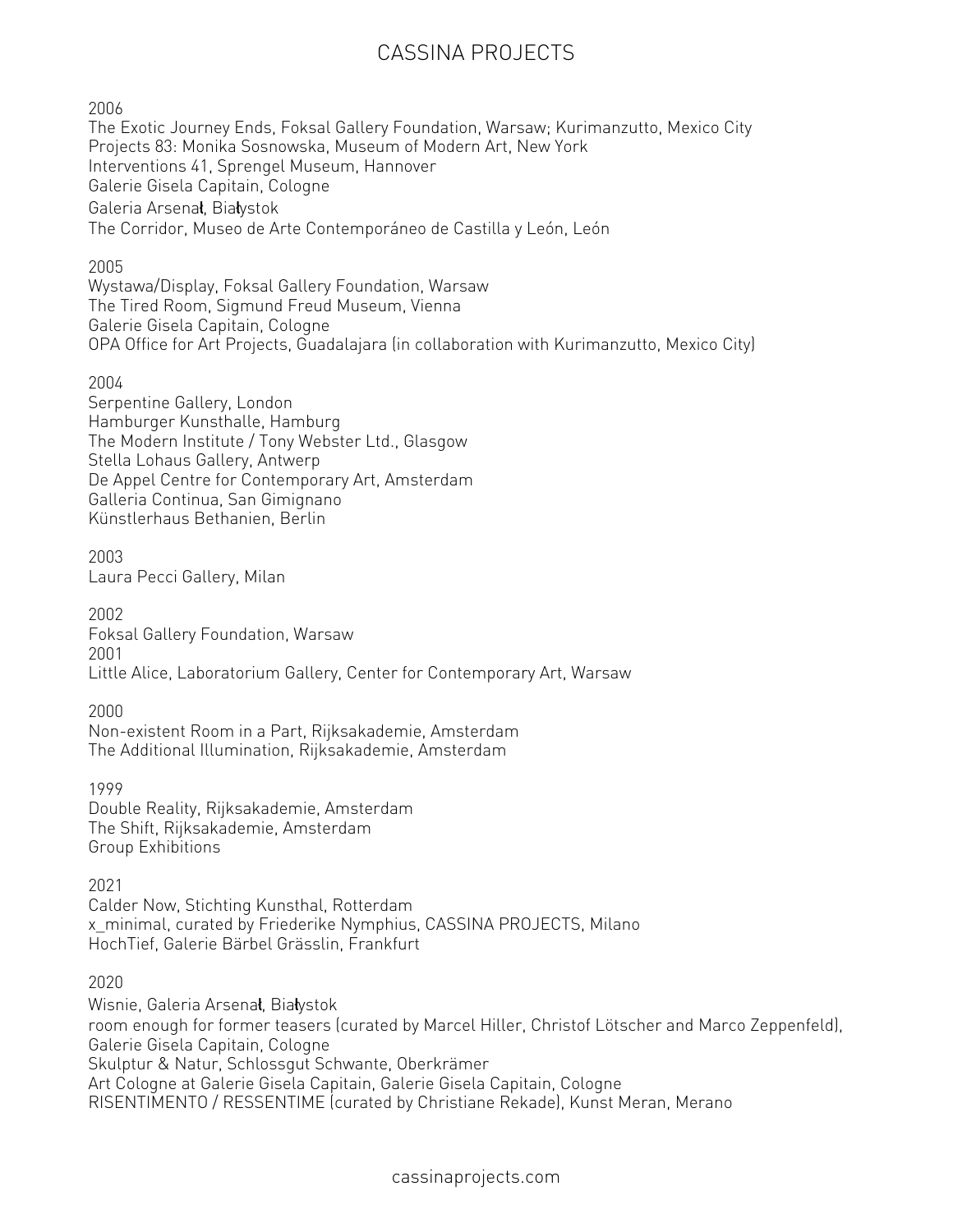2019

Capitain Petzel at Galerie Mezzanin (curated by Karin Handlbauer), Galerie Mezzanin, Geneva Negativer Raum, Zentrum für Kunst und Medien, Karlsruhe 2018 Lust der Täuschung, Kunsthalle München, Munich Space Shifters, Hayward Gallery, London She sees the shadows, MOSTYN, Wales Experience Traps. The Contemporary Legacy of Baroque Landscape Architecture, Middelheimmuseum, Antwerp A Time Capsule: Works Made by Women for Parkett, 1984 - 2017, PARKET Space, Zurich Honey, I rearranged the Collection. #3 Bouncing in the Corner. Die Vermessung des Raums, Hamburger Kunsthalle, Hamburg Open House: The Modern Institute at Jessica Silverman Gallery, Jessica Silverman Gallery, San Francisco

## 2017

Tamawuj, 13th Sharjah Biennial, Sharjah Living Cities, Tate Modern, London Canadian Biennial 2017, National Gallery of Canada, Ottawa

2016

Sculpture on the Move 1946-2016, Kunstmuseum Basel, Basel

Lost & Found, Galerie Bärbel Grässlin, Frankfurt

Common Affairs. Revisiting the Views Award — Contemporary Art from Poland, Deutsche Bank KunstHalle,

Berlin

La déchirure (curated by Andrzej Turowski), Atlas Sztuki, Lodz

La Memoria Finalmente. Art in Polonia 1989-2016, Galleria Civica di Modena, Rome

2015

Notes on Sculpture. A plea for deceleration (curated by Friederike Nymphius, part of curated by\_Vienna:

Tomorrow Today), Krobath, Vienna

Architectural Allusions, deCordova Sculpture Park and Museum, Lincoln

Zehn Raume, drei Loggien und ein Saal, Sprengel Museum, Hannover

Der entfesselte Raum, Gewerbemuseum Winterthur, Winterthur

Skulptur im Fokus der Sammlung Würth. Die Robert-Jacobsen-Preisträger der Stiftung Würth, Museum Würth,

Künzelsau

(un)möglich! Künstler als Architekten, Marta Herford, Herford

La memoria finalmente. Arte in Polonia: 1989-2015, Galleria Civica di Modena, Modena

2014

Artists Against Aids, Bundeskunsthalle, Bonn

Installators, Art Stations Foundation by Gra**ż**yna Kulczyk, Pozna**ń**

Salon distingué — Hausrat in guter Gesellschaft, Museum Langmatt, Baden

As You Can See: Polish Art Today, Museum of Modern Art, Warsaw

2013

Novecento mai visto / The 20th century as never seen before. Highlights from the Daimler Art Collection. From

Albers to Warhol (to now), Museo Santa Giulia, Brescia

cassinaprojects.com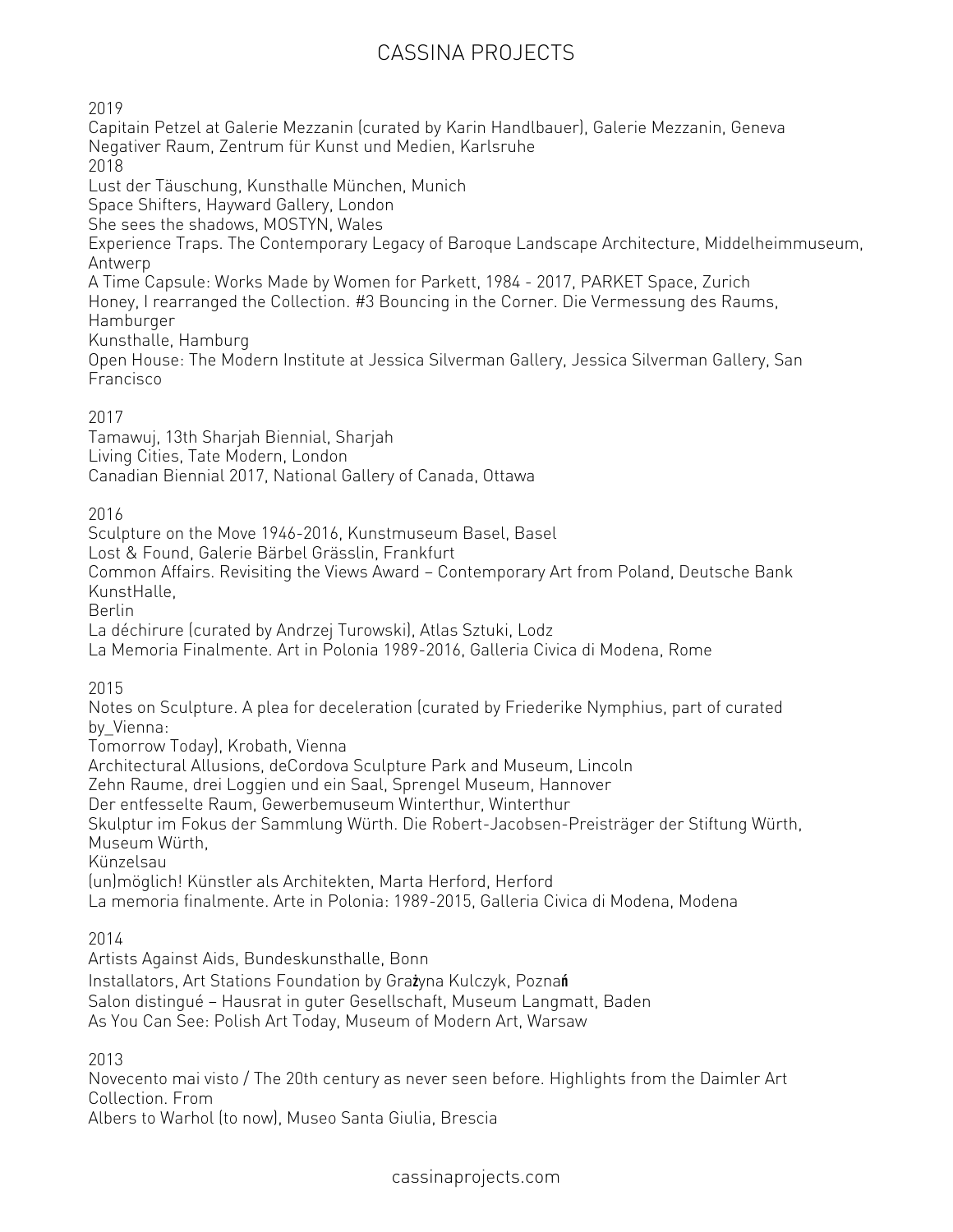HEIMsuchung. Unsichere Räume in der Kunst der Gegenwart, Kunstmuseum Bonn, Bonn Twisted Entities. Zeitgenössische polnische Kunst, Museum Morsbroich, Leverkusen

2012

Reactivation. 9th Shanghai Biennale, Shanghai The Future's Not What is Used to be, Chapter, Cardiff Organic, Centre d'Art Contemporain, Geneva Minimal Myth, Museum Boijmans van Beuningen, Rotterdam Schach Matt. This is what happens when an unstoppable force meets an immovable object, Märkisches Museum Witten, Witten Skyscraper: Art and Architecture against Gravity, Museum of Contemporary Art, Chicago ALICE im Wunderland der Kunst, Hamburger Kunsthalle, Hamburg New Sculpture, Zach**ę**ta National Gallery of Art, Warsaw 2011

Weiß und andere Farben, Kunsthalle — Galerie der Gegenwart — Hubertus-Wald-Forum, Hamburg Museum of Desires / Museum der Wünsche, Museum moderner Kunst Stiftung Ludwig, Vienna ILLUMinazioni, 54th Venice Biennial, Venice

We Will Live. We Will See. Zabludowicz Collection Curatorial Open 2011, Zabludowicz Collection, London

2010

New Order, Art Stations Foundation by Grazyna Kulczyk, Poznan

Fluiten in het Donker, de Appel, Amsterdam

Minimalism and Applied II. Contemporary art in dialogue with 20th century architecture and design, Daimler Contemporary, Berlin

Passages. Travels in Hyperspace. Works From The Thyssen—Bornemisza Art Contemporary Collection, Laboral Centro de Arte y Creación Industrial, Gijón

Ampersand, Daimler Contemporary, Berlin

Cose mai viste, Rome: the road to contemporary art, Santo Spirito, Sassia

Les Promesses du Passé. Une histoire discontinue de l'art dans l'ex-Europe de l'est, Centre Georges Pompidou, Paris

Just what is it... 100 years of modern art from private collections in Baden-Württemberg 10 years, ZKM Museum für Neue Kunst, Karlsruhe

2009

Bródno Sculpture Park, Warsaw

Mark Wallinger: The Russian Linesman. Frontiers, Borders and Thresholds, Hayward Gallery, London elles@centrepompidou, artistes femmes dans les collections du Centre Pompidou, Centre Georges Pompidou,

Paris

10th Arquine International Architecture and Design Convention, Teatro Metropolitan, Mexico City

2008

Kunst im Heim, Capitain Petzel, Berlin Art comes before gold, Museum of Modern Art, Warsaw Kurimanzutto, Mexico City Prologue, Art TLV 08, Tel Aviv Prospect. 1 New Orleans, Biennial, New Orleans As soon as I open my eyes I see a film (exhibition design by Monika Sosnowska), Museum of Modern Art, Warsaw Sammlung Boros, Sammlung Boros, Berlin Der große Wurf - Faltungen in der Gegenwartskunst, Haus Lange, Kaiser-Wilhelm Museum, Krefeld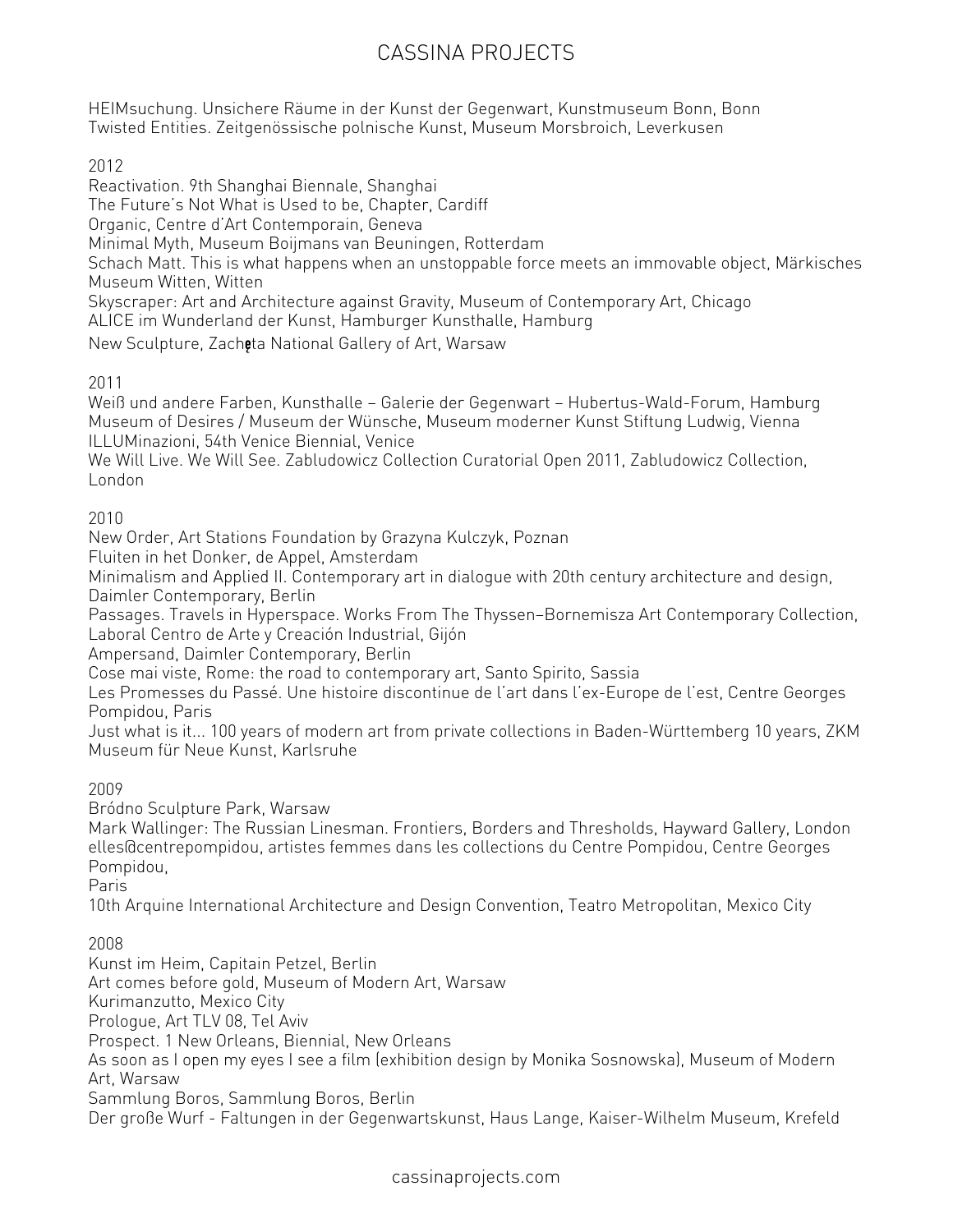So ist es und anders, Museum Abteiberg, Mönchengladbach Other than yourself — An Investigation between Inner and Outer Space, Thyssen-Bornemisza Art Contemporary, Vienna 2007 Delusive Orders, Muzeum Sztuki w Lodzi, Lodz Bodycheck, 10. Triennale Kleinplastik, Fellbach Stay Forever and ever and ever, South London Gallery, London Marcel Maeyer, Birgit Brenner, Monika Sosnowska, Museum Dhondt-Dhaenens, Deurle 2006 At the Very Center of Attention, Centre for Contemporary Art, Warsaw The exotic journey ends, Foksal Gallery Foundation, Warsaw Blue Veins (Josef Dalle Nogare in collaboration with Museion), Museion Museum for Modern and Contemporary Art of Bolzano, Bolzano House for Sale, Het Gebouw van Stanley Brouwn en Bertus Mulder, Utrecht Group Show, Grieder Contemporary, Zurich Monika Sosnowska, Green Light Pavilion, Berlin The Satellite of Love, Witte de With, Rotterdam ARS 06 Sense of the Real, Kiasma, Helsinki Longing Balloons are floating over the world, Berlin Ideal City - Invisible Cities, Zamosc; Potsdam Phantom, Charlottenborg Museum, Copenhagen START!, Grieder Contemporary, Küsnacht

2005

Der Kunst ihre Räume, Kunstverein Bonn, Bonn Sehnsüchtig gleiten Ballone rund um die Welt, Öffentlicher Raum Berlin, Berlin Luna Park. Fantastic Art, Villa Manin, Venice Only Make-Believe: Ways of Playing, Compton Verney Gallery, Warwickshire Sculptures Studio, Glasgow International, Glasgow We disagree, Andrew Kreps Gallery, New York

2004

Goetzen - Ich und die Anderen, Kunstprojekt Goetzen, Frankfurt Dimension Folly, Galleria Civica di Arte Contemporanea, Trento Barraque d'Dull Odde (-ROMANTIC-), Gallery Continua, San Gimignano Ce qui reste, Galerie du TNB, Rennes Den Haag Sculptuur, The Hague Distances?, Galerie Le Plateau, Paris PRYM, Galeria BWA, Zielona Góra Cordially Invited, episode 3 of Who if not we…?, BAK Gallery, Utrecht Musik Total / Nuevos Ricos, De Appel, Amsterdam

2003

Labyrinth, Kurimanzutto, Mexico City Elephant Juice (sexo entre amigos), Restaurant-Bar Los Manantiales in Xochimilco, Mexico City (organised by Kurimanzutto) Art Focus 4, Israel Festival, Jerusalem Re: Location, Villa Arson, Nice; Centrum Szutki Wspolczesnej, Gdansk Contemporary Art for All Children, Spojrzenia 2003, Zach**ę**ta National Gallery of Art, Warsaw Splendor Geometrik, Galerie Gisela Capitain, Cologne Poetic Justice, 8th International Istanbul Biennale, Istanbul